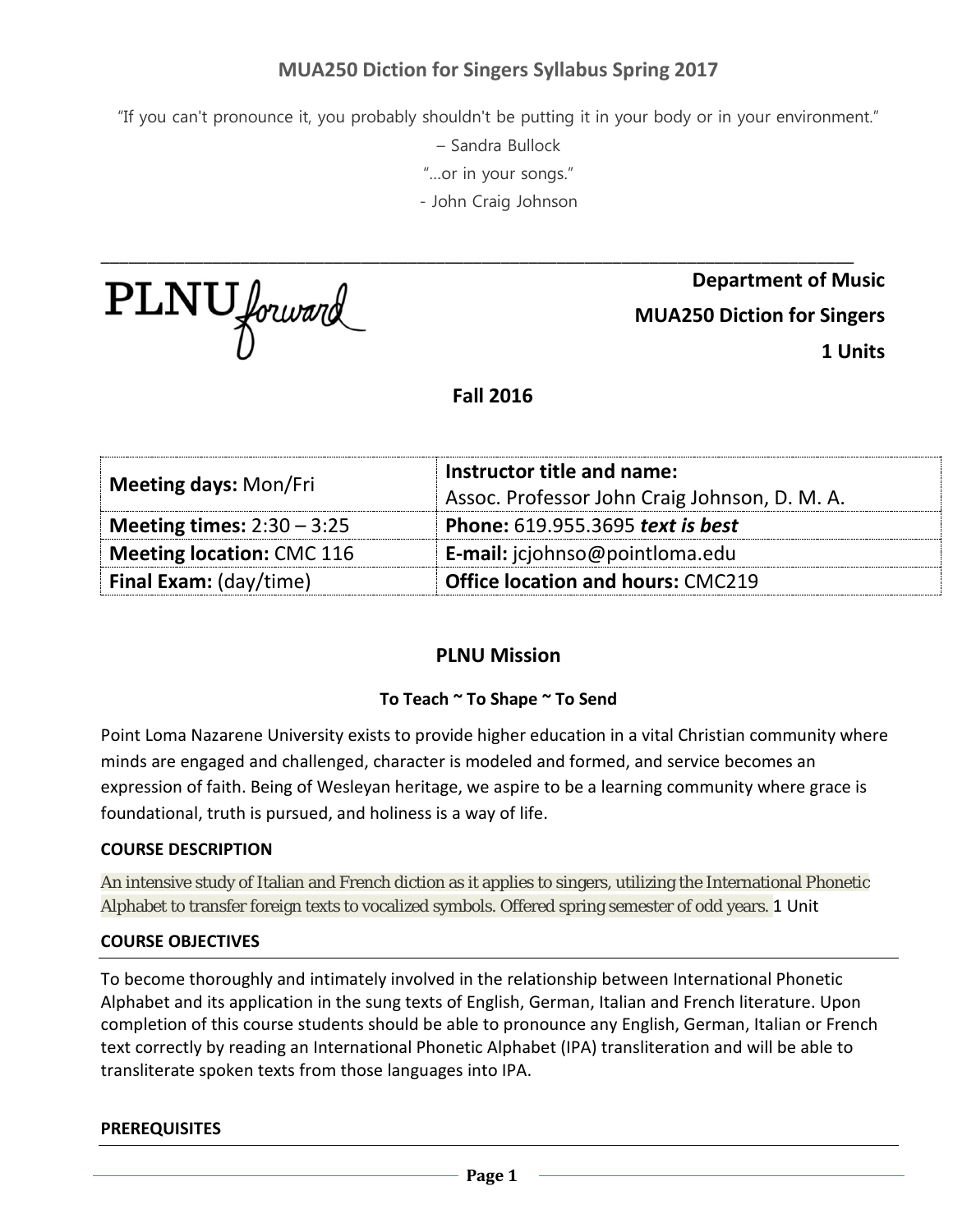None.

# **COURSE LEARNING OUTCOMES**

At the conclusion of this course students should be able to

- Apply the rules of lyric diction in the English, German, Italian, and French languages as demonstrated by the proficient transliteration of common words and texts from songs and arias into the International Phonetic Alphabet.
- Pronounce those words and phrases with mastery by reading the IPA transliterations.
- Take written dictation of common words and phrases spoken in English, French, German, Italian, and Latin into IPA.

# **REQUIRED TEXTS**

*IPA Handbook for Singers.* Montgomery, Cheri. 2015, S. T. M. Publishers, Nashville, TN.

ISBN 978-0-9894835-5-1

*Phonetic Readings for Lyric Diction*, 3rd Edition. Montgomery, Cheri. S. T. M. Publishers, Nashville, TN. ISBN 978-0-9975578-3-1

| Due Date         | Assignment                          | Quizzes and Exams         | <b>Chapters Covered</b>  |
|------------------|-------------------------------------|---------------------------|--------------------------|
| Jan 10           |                                     |                           | Introduction English and |
|                  |                                     |                           | <b>Italian Diction</b>   |
| Jan 13           | Phonetic Readings; pp. 3 - 10       | Voicing and Points of     | <b>Phonetic Readings</b> |
|                  |                                     | articulation quiz $(p.3)$ | Chapters 1 and 2         |
| <b>Jan 20</b>    | Phonetic Readings $13-22$           | Manner of articulation    | <b>Phonetic Readings</b> |
|                  |                                     | $(p. 3)$ and Enunciation  | Italian chapter 3 and 4  |
|                  |                                     | rules $(p. 6)$            |                          |
| Jan 23           | Phonetic Readings $25 - 28$         |                           | <b>Phonetic Readings</b> |
|                  |                                     |                           | Italian chapter 5        |
| Jan 27           | Phonetic Readings $\degree$ 31 - 34 | English transcription     |                          |
|                  |                                     | quiz                      |                          |
| Jan 30           | Italian Art Song Recitation         | English and Italian       |                          |
|                  |                                     | Exam                      |                          |
| Feb 3            |                                     |                           |                          |
| Feb 6            |                                     |                           |                          |
| Feb 10           |                                     |                           |                          |
| Feb 13           |                                     |                           |                          |
| Feb 17           |                                     |                           |                          |
| Feb 20           |                                     |                           |                          |
| Feb 24           |                                     |                           |                          |
| Feb 27           |                                     |                           |                          |
| Mar <sub>3</sub> |                                     |                           |                          |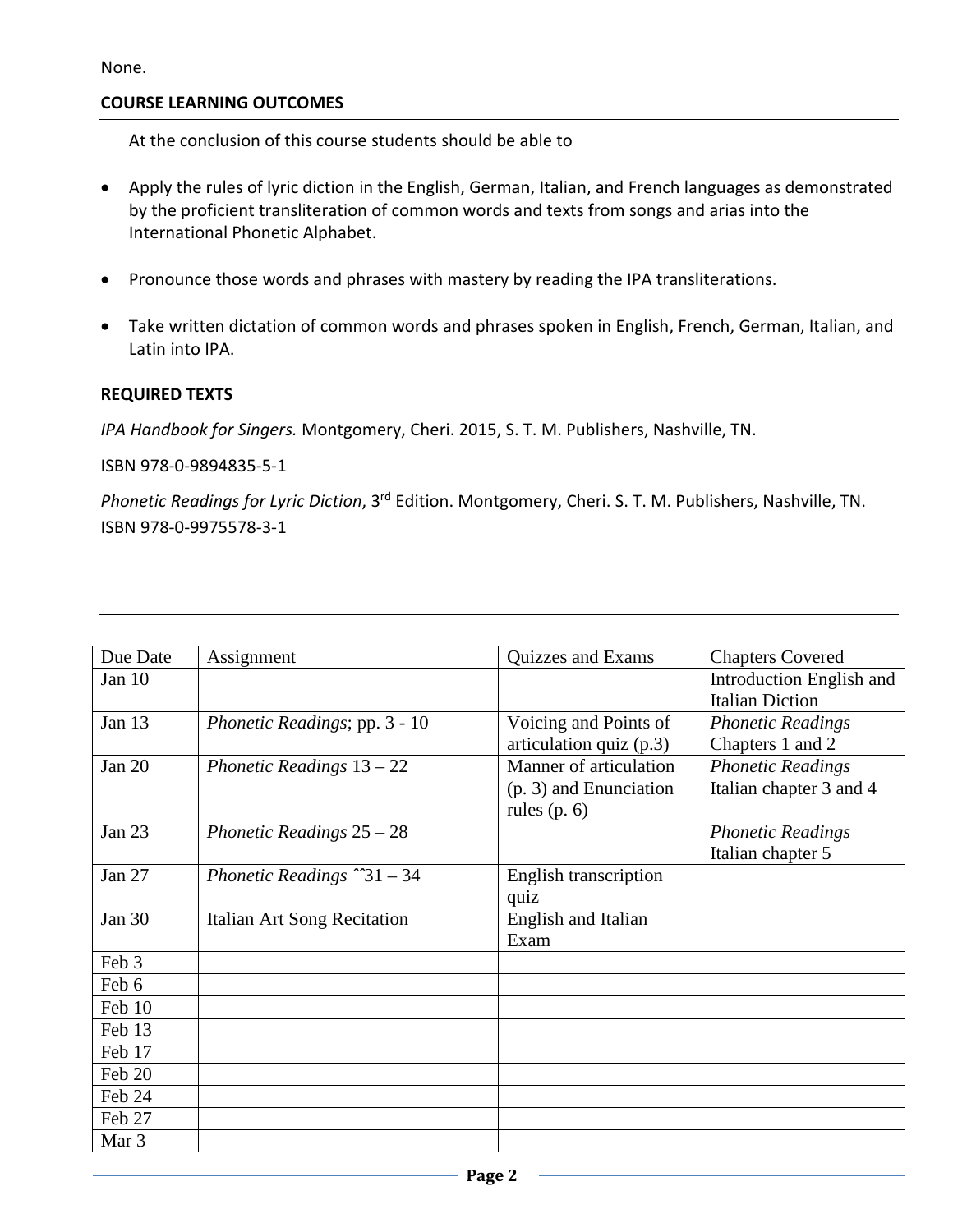| Mar 13     |            |  |
|------------|------------|--|
| Mar 17     |            |  |
| Mar 20     |            |  |
| Mar 24     |            |  |
| Mar 27     |            |  |
| Mar 31     |            |  |
| Apr 3      |            |  |
| Apr 7      |            |  |
| Apr 10     |            |  |
| Apr 21     |            |  |
| Apr 24     |            |  |
| Apr 28     |            |  |
| May 3 1:30 | Final Exam |  |
| $-4:00$    |            |  |

#### **ASSESSMENT AND GRADING**

| Assignment distribution by percentage:                                                                                                                                                                                              | Grade scale:                                                                                          |                                                                                                |
|-------------------------------------------------------------------------------------------------------------------------------------------------------------------------------------------------------------------------------------|-------------------------------------------------------------------------------------------------------|------------------------------------------------------------------------------------------------|
| Quizzes 10%<br>$\bullet$<br>English / Italian Exam 15%<br>$\bullet$<br>German Exam 15%<br>$\bullet$<br>Mid-Term Exam 15%<br>$\bullet$<br>French Exam 15%<br>$\bullet$<br>Latin Exam 10%<br>$\bullet$<br>Final Exam 20%<br>$\bullet$ | $A = 93 - 100$<br>$A = 92 - 90$<br>$B + = 87 - 89$<br>$B = 83 - 86$<br>$B = 80 - 82$<br>$C + 27 - 79$ | $C = 73 - 76$<br>$C = 70 - 72$<br>$D+ = 67-69$<br>$D = 63 - 66$<br>$D = 60 - 62$<br>$F = 0.59$ |

•

#### **INCOMPLETES AND LATE ASSIGNMENTS**

All assignments are to be submitted/turned in by the beginning of the class session when they are due including assignments posted in Canvas. Incompletes will only be assigned in extremely unusual circumstances.

#### **FINAL EXAMINATION POLICY**

Successful completion of this class requires taking the final examination **on its scheduled day**. The final examination schedule is posted on the [Class Schedules](http://www.pointloma.edu/experience/academics/class-schedules) site. No requests for early examinations or alternative days will be approved.

NOTE: The following policies are to be used without changes:

#### **PLNU COPYRIGHT POLICY**

Point Loma Nazarene University, as a non-profit educational institution, is entitled by law to use materials protected by the US Copyright Act for classroom education. Any use of those materials outside the class may violate the law.